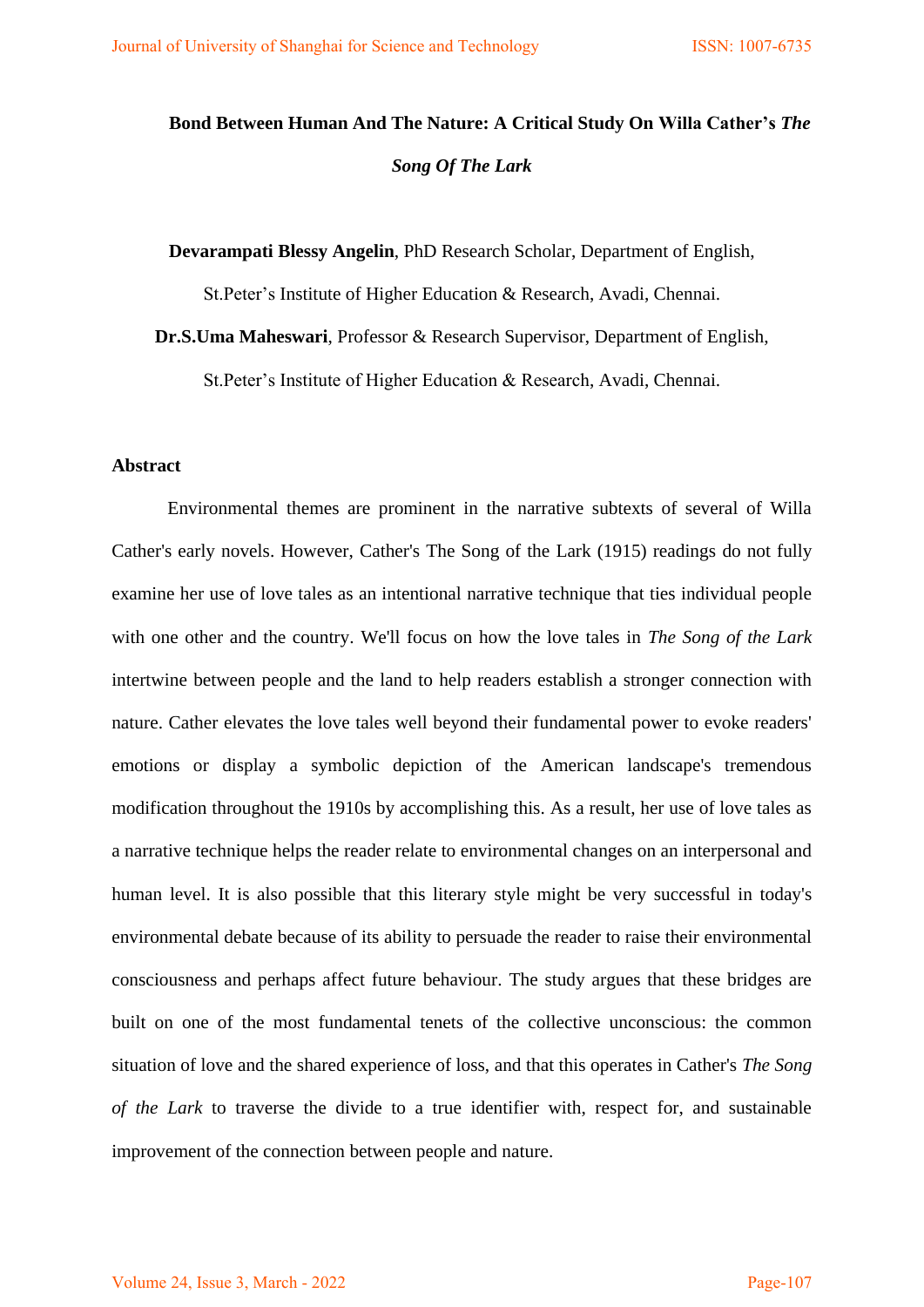## **Key Words**: Feminism, Environment, Nature, love

 The second book in Willa Cather"s Prairie Trilogy*, The Song of the Lark,* was a remarkable departure from the prairie. "O, Pioneers!" The grassland is completely absent from *The Song of the Lark*. Rather, the action takes place in places like Moonstone, Colorado, Chicago, Panther Caon, Arizona, and throughout Europe in this book. In creating *The Song of the Lark*, Cather strayed far from her original concept, a love tale set in the prairies that she had long held dear to her heart.

In the words of Randolph Bourne, "Her diversion into *The Song of the Lark* carried her into an area that neither her style nor her zeal truly qualified her for." The following is an excerpt from Bourne (145). Another observation made by several of Cather"s colleagues was that the author seemed "very bored with her narrative" (Anonymous 129). Readers and reviewers alike seemed to be underwhelmed by the work, but Cather herself seemed to be dissatisfied. A song called "*The Song of the Lark*," according to Mildred Bennett, "did not fit her." Because of the volume of content, "she felt that it was too much," she added. "I had not removed it well enough." According to (Bennett 201), Even Cather herself admitted that she hadn"t achieved her goals.

 Even though the work was widely panned, many realized what Cather was trying to accomplish: discovering the new American frontier in the Southwest. Even though she found some inspiration in this new frontier, it was no match for the open spaces of the prairie. Her genuine love was not with this man..... Because she couldn"t write *The Song of the Lark* with the same realism as her earlier work, O Pioneers! readers and reviewers alike concluded that Cather was not at home in her new society. As one of her contemporaries put it,

"Miss Cather would perhaps be shocked to know how sharp were the contrasts between those parts of her book which are built out of her own experience and those which are imagined. Her defects are almost wholly those of unassimilated experience" (Anonymous 129).

 In the end, however, The Song of Lark was a failure; it did succeed in telling some really meaningful love tales that were deeply rooted in the region itself. Ray Kennedy"s undying love for Thea Kronborg and Thea Kronborg"s passion for the Southwest are two of the novel"s most moving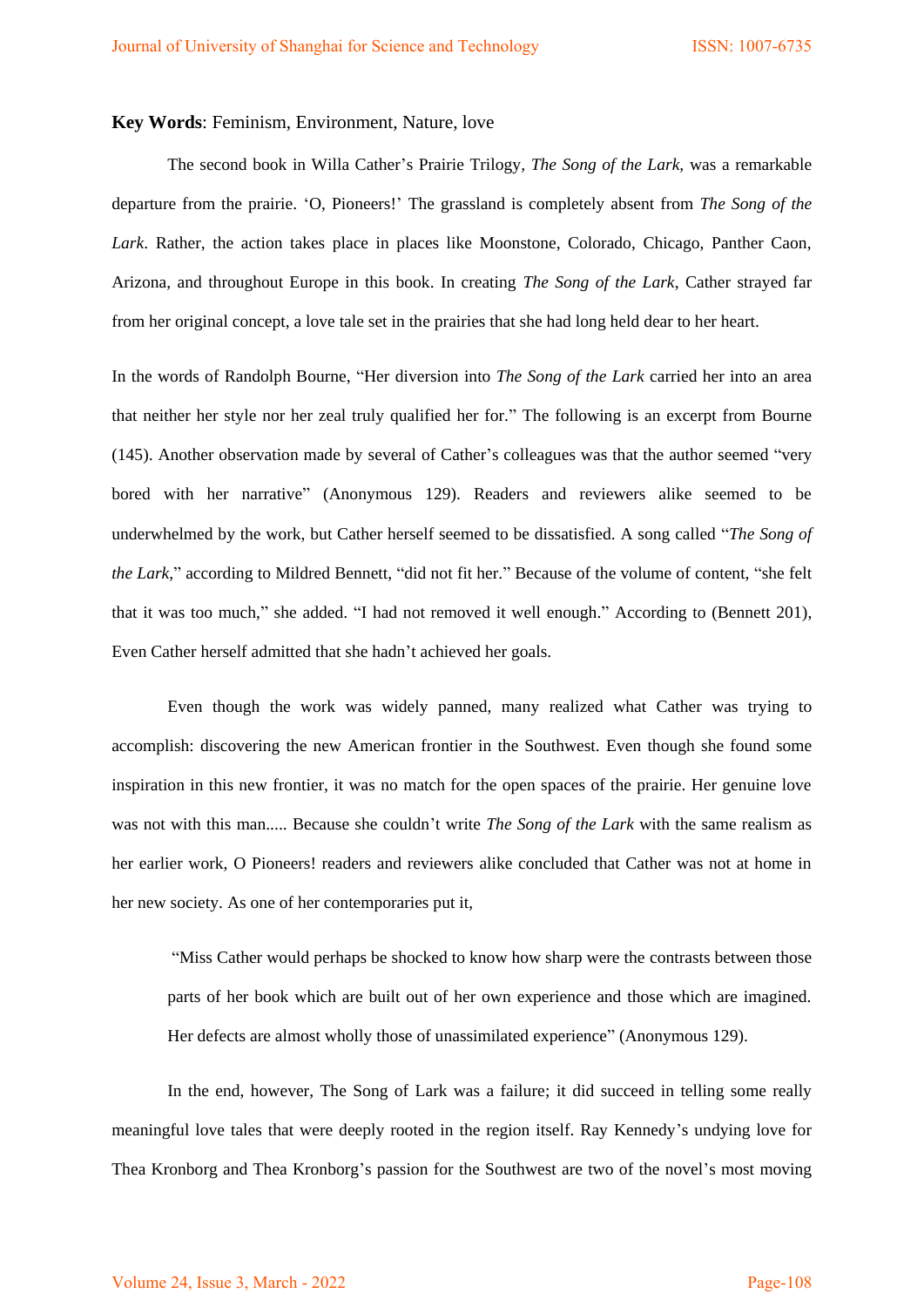love tales. Let's take a closer look at what it was like for Cather to fall in love with the wild west. In The Song of the Lark, Cather"s goal was similar to in O Pioneers!—to bring her readers closer to the country by intertwining love tales.

 Even though Cather"s love of the prairie was not explicitly conveyed in *The Song of the Lark*, this concept of integration did come through in her overwhelming spiritual devotion to the frontier. Carl Jung"s concept of "individuation" inspired this assimilation. Human individuation, according to Jung, was characterized by the "unknown vista or some unanticipated upheaval" that confronts people later in life. A catastrophe might catalyze a paradigm shift. In other cases, it manifests itself as a deep sense of self-doubt. It might take the form of a profound longing or a nudge in the right way (Min 3). Although Cather"s work *The Song of the Lark* was based on "unassimilated experience," she was also searching for the frontier in both herself and her writing around the time of the novel"s publication.

When Cather's family relocated to Nebraska in 1883, the grassland was her first introduction to the frontier. However, when she returned to the Nebraska prairie of her youth in 1910, the landscape had altered so dramatically that the frontier she had known and loved was no longer available: Willa Cather: The Road is All"s narrator, David Strathairn, states that "Cather went home to Nebraska in the spring of 1912." However, the sleepy town from her youth was long gone. She travelled to Arizona and New Mexico in search of "the frontier of her imagination" (Willa Cather Film). Cather needed to find a means to live with her love for Nebraska, being a love for what it had once been rather than for what it had become.

 "I believe each writer is attempting to find his or her way out of darkness," says poet Tony Mares. The unending struggle between light and darkness is the driving force behind everything. To sum it up, death is always the victor. Ultimately, "defining light" overcomes it" (Willa Cather Film). At least in part, Cather discovered her "defining light" in the Southwest. It felt like a healthy counterbalance to the arrogant individualism, spiritual emptiness, and corrupt materialism of contemporary American society, where gaining and spending were the only holy activities" in the Southwest Indians' culture. (O'Brien 414). Cather's new prairie would be the Southwest when she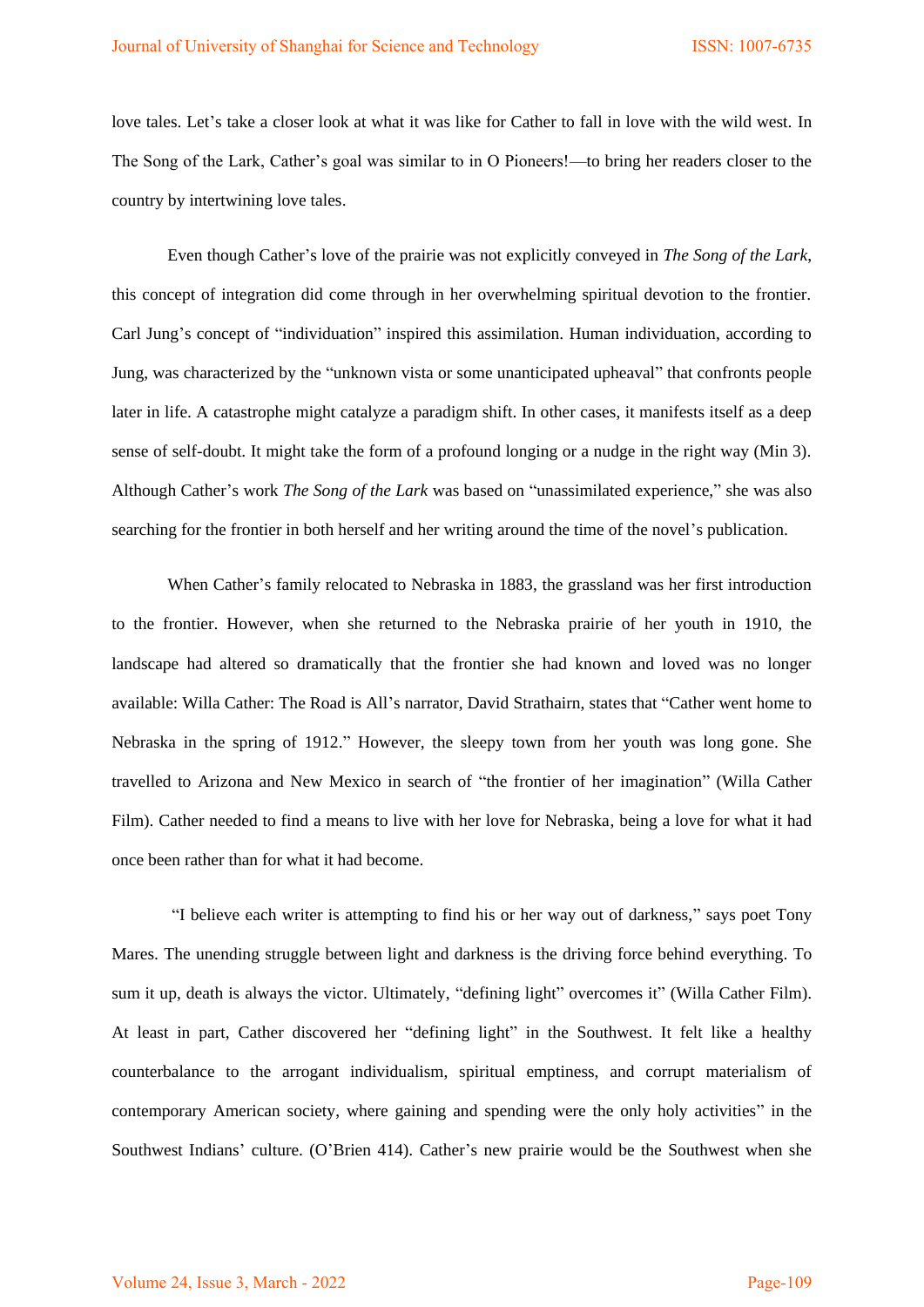wrote *The Song of the Lark*. Like a result, she found herself "... feeling full and integrated" in the Southwest, where she faced a place that could still speak to her as the prairie had (418).

 Since she was seeking a new frontier in her imagination, she achieved success with *The Song of the Lark* by portraying individuals looking for purpose, a place to belong, and a feeling of love in the early 1900s. In Susan Rosowski"s words, "Cather in her work conveys the loneliness of those who can"t find someone to love... the horrible, agonizing loneliness of wanting..." (From the Willa Cather film). They are particularly strong because they reflect Cather"s feelings about love for Ray and Thea and the country in the novels. Cather conveys the "longing for connection" that Rosowski talks about in these pieces. Cather"s personal experiences of love and grief are reflected in these works.

 Ray Kennedy works for the railroad. It has been noted that Cather wrote of Ray as being a "radical idealist," a "free-thinker," and "very romantic" (TSL 42). Ray sees these qualities in Thea, and it's what drew him to her in the first place. When Ray took a cigar from a newlywed railroad guy, he told himself, "I know enough not to marry until I have met my ideal, and I can maintain her like a queen." As "an aggressive idealist," Ray (48). He discovers this ideal in Thea.

 Ray"s affection for Thea is sincere and unwavering. He loves her, even though she does not adore him in return. "On his walk from the depot to his boardinghouse, Ray Kennedy frequently glanced up and saw Thea"s light glowing while the rest of the house was dark, and felt pleased as by a pleasant welcome," Cather writes (53). "Of course, he was living for Thea," Cather says (98). And, although his income was derived from the train that now crisscrossed and would permanently alter the natural scene, the substance of his emotions and love was derived from the land: "He was a devoted soul, and numerous disappointments had not altered his character."

 He was still, at heart, the same youngster who had settled down to freeze with his sheep in a Wyoming snowstorm when he was sixteen... (TSL 53). Ray is a powerful guy, yet he isn't heartless in the least.

 Ray"s love for Thea is as ardent, as deep, and as unconditional as his readiness to die with his sheep in a snowstorm out of devotion and compassion for the animals in his care. He decides not to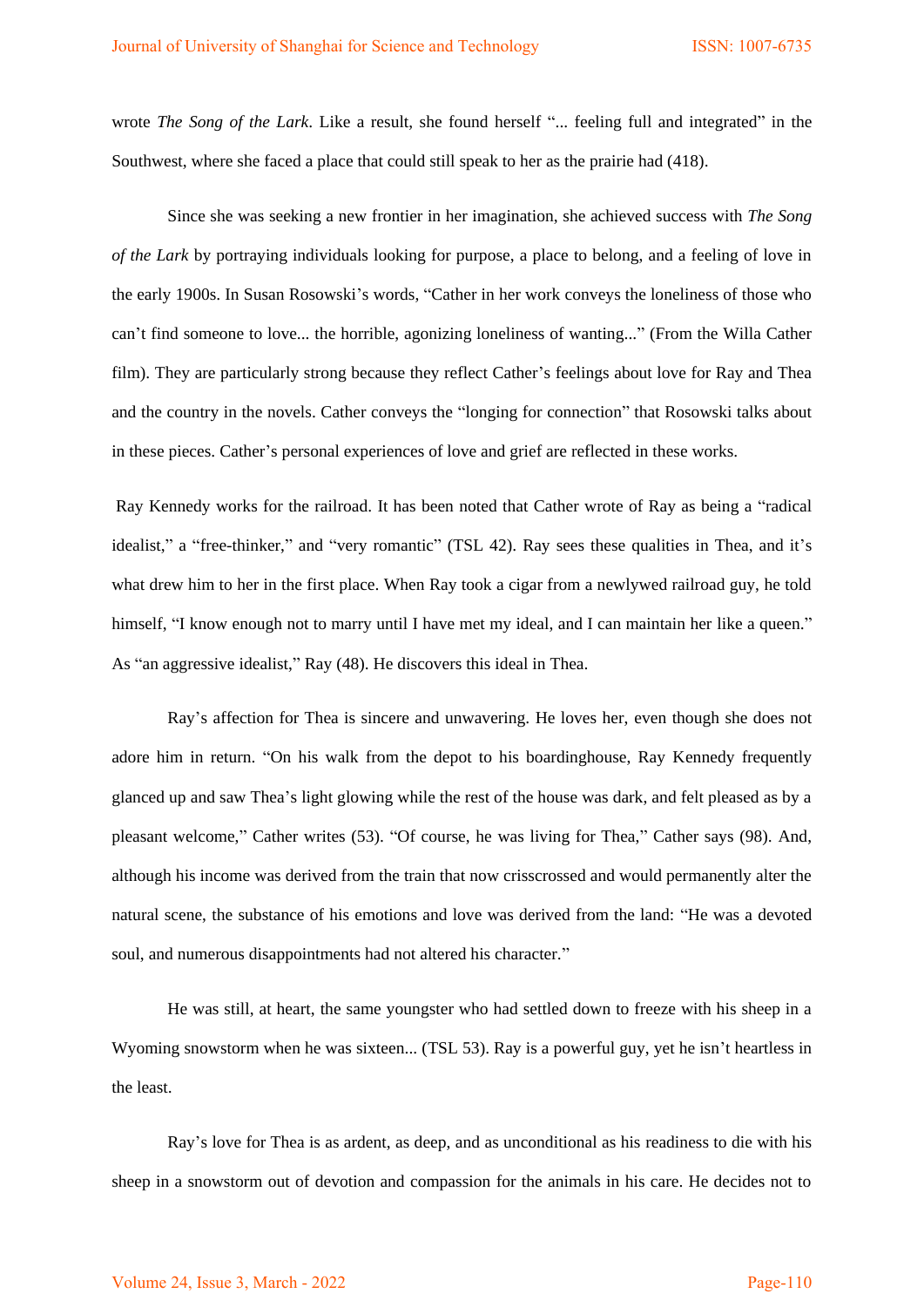marry until he can marry her—which he knows in his heart will never happen. So, even if he gets fatally crushed by a train because of his caboose man"s self-involved recklessness and slowly suffers a painful death in which his body is completely damaged, he still pleads for Thea. Rather than asking her to console him, he consoles her. After his death, Ray leaves Thea \$500 (about \$11,000 in today's money). He gives it freely, his only request being that she utilizes it to leave Moonstone and pursue her ambition of being a singer in Chicago. He understands that Moonstone will not be able to fulfil her desire, and he understands the sorrow of not fulfilling one's aspirations because of his unrequited love for Thea. Ray cares so much about Thea and wants her to reach her full potential that he provides her with the opportunity for self-realization—or, as Jung put it, individuation—not only by allowing her to visit Chicago but, more importantly, by providing her with the means to have the profoundly enlightening experience she has in Panther Caon. Through her time in Panther Caon, his belief in and commitment to Thea, a love he gained from the earth and his fellow animals, helps Thea fully discover herself and be one with her essence.

 "Ray Kennedy, a railroader romancer," writes Richard Giannone, "brings the young artist to other beginnings..." (Giannone). He physically helps her start over by supporting her escape from Moonstone, but he had already sown the seed of the Southwest in Thea many years before. Ray informs Thea when she is a young adolescent," "You begin to sense what the human race has been up against from the beginning," in an almost prophetic comment about the Southwest. Those antique habitations have a wonderful uplifting quality about them."" Song 149 by Cather. "The significance of the human narrative is his gift to Thea," writes Giannone (Giannone 134). Ray"s actual present to Thea is the healing abilities that the Southwest will bestow upon her, not the money he leaves her.

 So, after a year in Chicago, Thea spends the summer in Panther Caon in Arizona, amid the Navajo "Ancient People"s" abandoned habitations. She had the sensation of returning to her childhood"s freedom, amazement, and safety: "The personality that she had been so weary of appeared to give up on her. It was absorbed like blotting paper by the lofty, brilliant air... She was returning to the oldest sources of joy she could remember. She felt fully free of the enslaving urge to succeed in life. Darkness regained the wonderful enchantment that it had in youth" (Cather, Song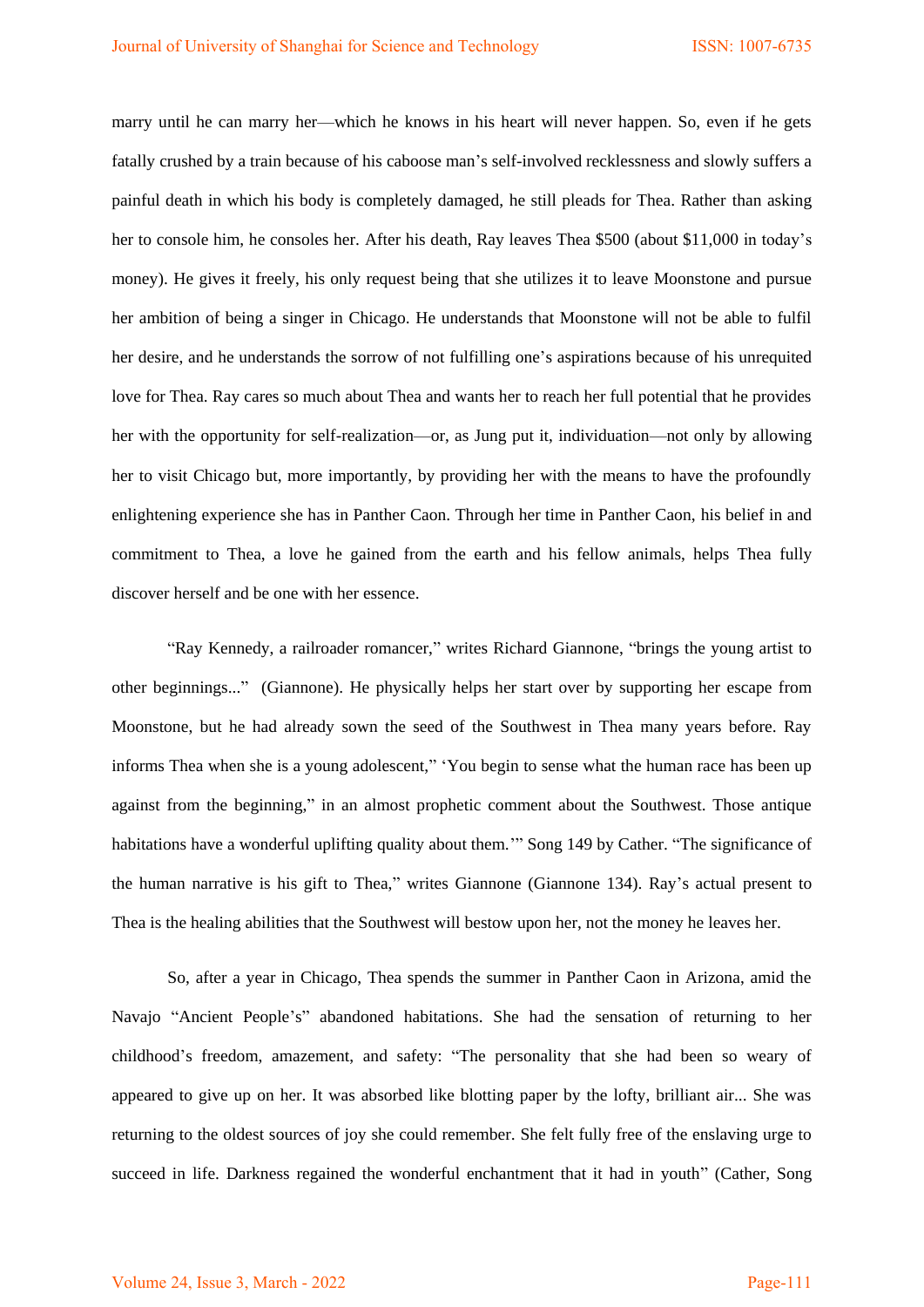266). Ray offers her a gift that will live well beyond her summer in the Caon. It sticks with her for the rest of her life, affecting her life. She credits the accomplishment of her professional aspirations to the transformational influence of her time in the Caon more than a decade later, when she relocated to Europe and accomplished her professional dreams: "I"m not sure I"d have gotten anywhere without Panther Caon," Thea says. ""Do you have any idea what the Ancient People taught me? They educated me about the inevitability of human suffering... You have to feel it in your body; it must be deep. It's an animal-like sensation"" (TSL 397-398). Ray's love for Thea and his gift to her are, at their core, the transformational qualities found in nature.

 As a result, Ray"s love for Thea opens the way for Thea"s love of nature, which she has had since she was a little kid in Moonstone. The Moonstone landscape"s childhood influence is an external life force energizing an inside one: "Thea used to pull her mattress near her low window and lay awake for a long time, trembling with enthusiasm. Life, in truth, surges from inside, not from beyond" (TSL 127). "... tantalizes Thea with a message of freedom, boldness, and ambition," says Moonstone"s natural scenery. She learned a great lot from humans, but it pales in contrast to the news of the earth's naked strength" (Giannone 132). Significantly, Thea gets emotionally and spiritually battered down to the point that she becomes physically unwell when she leaves Moonstone for Chicago, away from the "vigour of the soil."

 "Even though the unconscious is unconscious, there nevertheless seems to be an intelligence and a purpose in its uninvited incursions," according to Jung"s article, "The Study in the Process of Individuation." Our psyches aim to self-regulate and balance our psychological state of being in the same way that our bodies intuitively strive to maintain a specific range of body temperature" (Min 7). Thea understands she has to return to the land deep, unconscious.

She returns to Moonstone after a year in Chicago as a first effort to reconnect with nature:

"Thea felt that she was coming back to her land. This earth seemed to her young and fresh and kindly. The absence of natural boundaries gave the spirit a wider range . . . . It was over flat lands like this, stretching out to drink the sun, that the larks sang—and one"s heart sang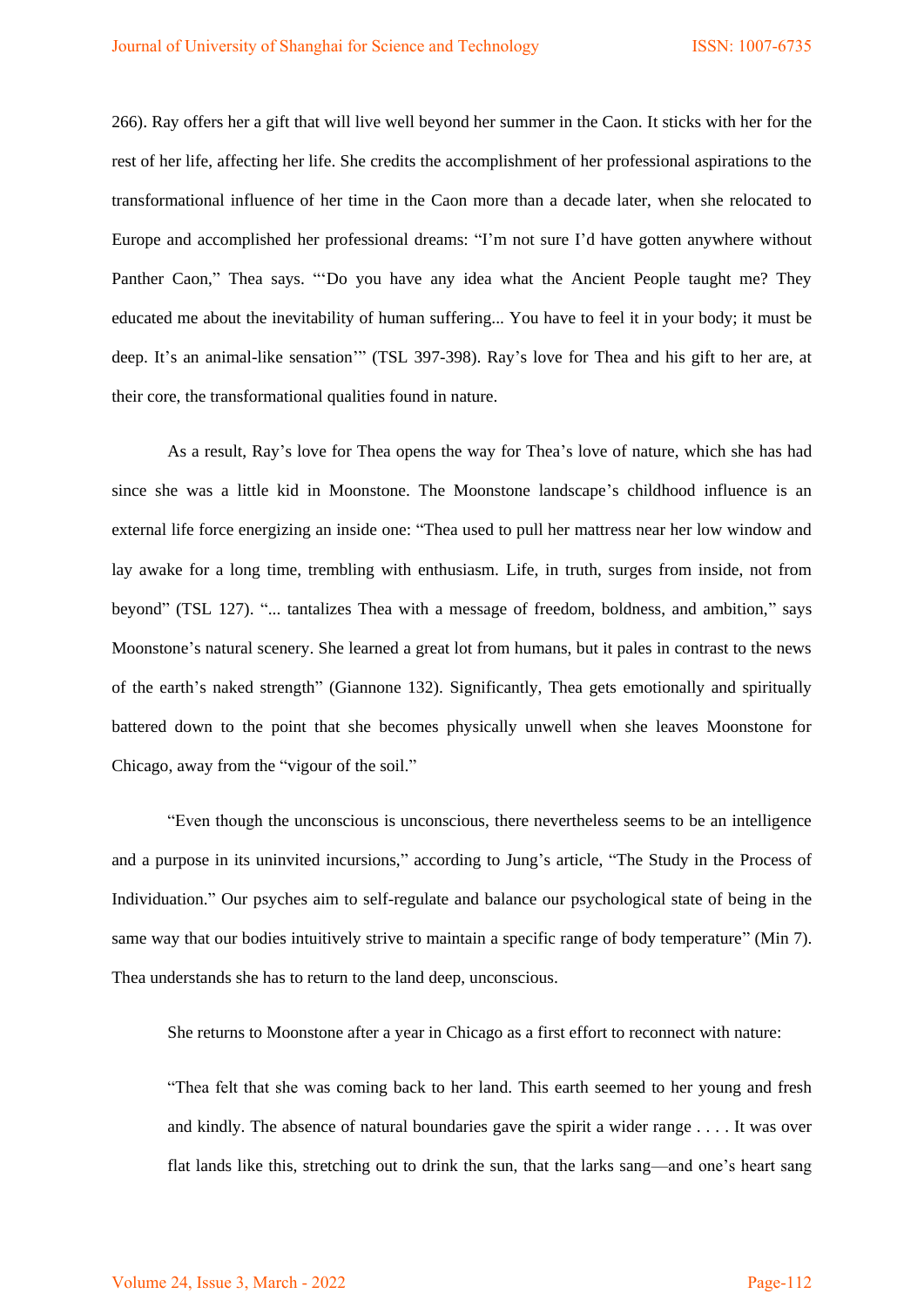there, too. It was hard to tell about it, for it had nothing to do with words; it was like the light of the desert at noon or the smell of the sagebrush after rain; intangible but powerful. She had the sense of going back to a friendly soil, whose friendship was somehow going to strengthen her" (TSL 199).

Moonstone isn't enough for Thea. She needs a country far from her family and her history. She also requires that her connection with nature be completely between her and the land. "Here were the sandhills, the grasshoppers and locusts, all the creatures that wakened and chirped in the early dawn; the reaching and reaching of high plains, the boundless desire of all flat regions," Thea says as she arrives at Panther Caon. First recollections, long ago mornings; the wonder of a new soul in a new world; a soul new and yet ancient, who had imagined something despondent, something beautiful, in the dark before it was born (TSL 181-183). This contrasts sharply with Thea"s experience in Chicago, which has rendered her incapacitated to the point of evoking a sense of hell:

A furious gale was beating over the city from Lake MichiganThe congestion of life all about her... the brutality and power threatening to drive one under The cars passed, screaming as they rounded curves, but either they were full to the doors, or were bound for places where she did not want to go. A young man came out of the saloon and stood eyeing her questioningly while he lit a cigarette. 'Looking for a friend tonight?' he asked An old man approached her . . . . He kept thrusting his face up near hers Then he vanished, disappeared like the Devil in a play. A cloud of dust blew in her face and blinded him. The world became one"s enemy; people, buildings, wagons, carts, rushed at once to crush her under " (TSL 181- 183).

 At this moment, Thea realizes she must return to the natural world and that it cannot be to Moonstone.

 While Chicago"s dark, cold, and filthy environment had made her sick, her stay in Panther Caon has made her whole again. Thea lives in Panther Caon "completely by the natural pull of things in the Southwest— truly submerged in the earth's life-water" (Giannone 134). This event is "an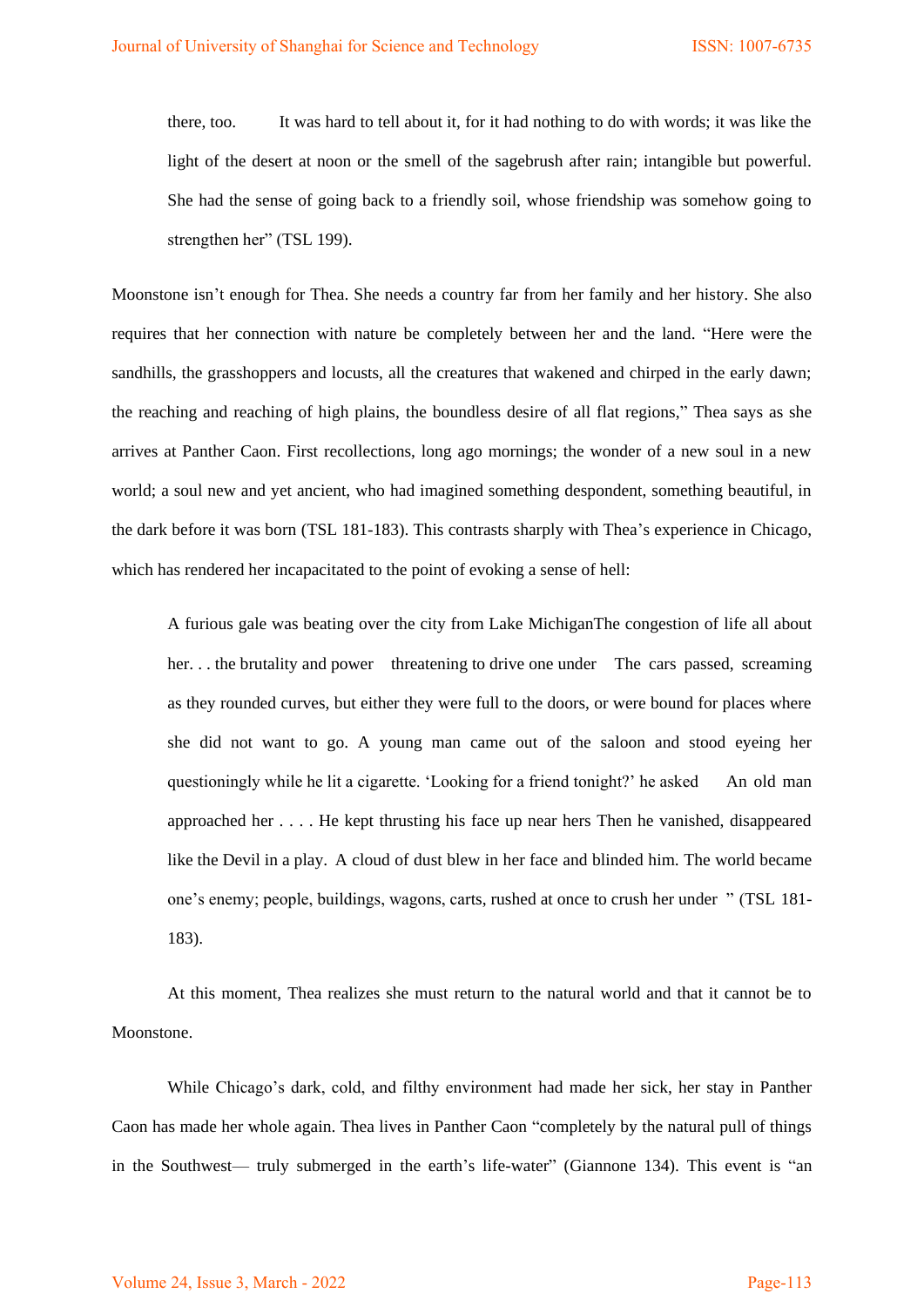expansion of Ray"s idealism," Giannone says (134). "transformation is brought forth" in Panther Caon. She can sense the Cliff-Dwellers" daily moods, and this empathy allows her to let go of her Chicago bitterness and immerse herself in "the first sources of delight"" (TSL 140). Thea is finally alive and present after a lifetime of searching—and it takes the land to teach her this. Thea"s time in Panther Caon restores her soul, and she is once again connected to the natural environment as well as a people and culture that has long since vanished the Navajo:

Panther Cañon was like a thousand others—one of those abrupt fissures with which the earth in the Southwest is riddled. In this hollow (like a great fold in the rock) the Ancient People had built their houses of yellowish stone and mortar . . . . Aand the houses all smelled of the tough little cedars that twisted themselves into the very doorways. All her life, she had been hurrying and sputtering, as if she had been born behind time and had been trying to catch up. Now, she reflected it was as if she were waiting for something to catch up with her. She had got to a place where she was out of the stream of meaningless activity and undirected effort. Here she could lie for half a day undistracted, holding pleasant and incomplete conceptions in her mind—almost in her hands . . . . Her power to think seemed converted into a power of sustained sensation. She could become a mere receptacle for heat, or become a colour, like the bright lizards that darted about on the hot stones outside her door; or she could become a continuous repetition of sound, like the cicadas." (TSL 267-270).

 Thea learns to quit fighting life and instead build a relationship with the land in the shape of Panther Caon after so much failed effort to become a singer and herself. The Caon gives Thea a taste of what the Southwest frontier had to offer at the time, a setting in which "human people had imprinted the land by adapting to its necessities rather than pushing their wills onto it" (O"Brien 415). Similarly, Willa Cather's time in the Southwest enabled her to write about it as a fully integrated experience. "The ancient landscapes of the Southwest engender, above all, states of awareness that balance the impulse to command the environment with the desire to float through the natural world," writes Guy Reynolds (Reynolds 186). Cather talks about a new frontier that delivers, at least in part, what the prairie once provided before all of the grass was gone, and it was sliced through by railroad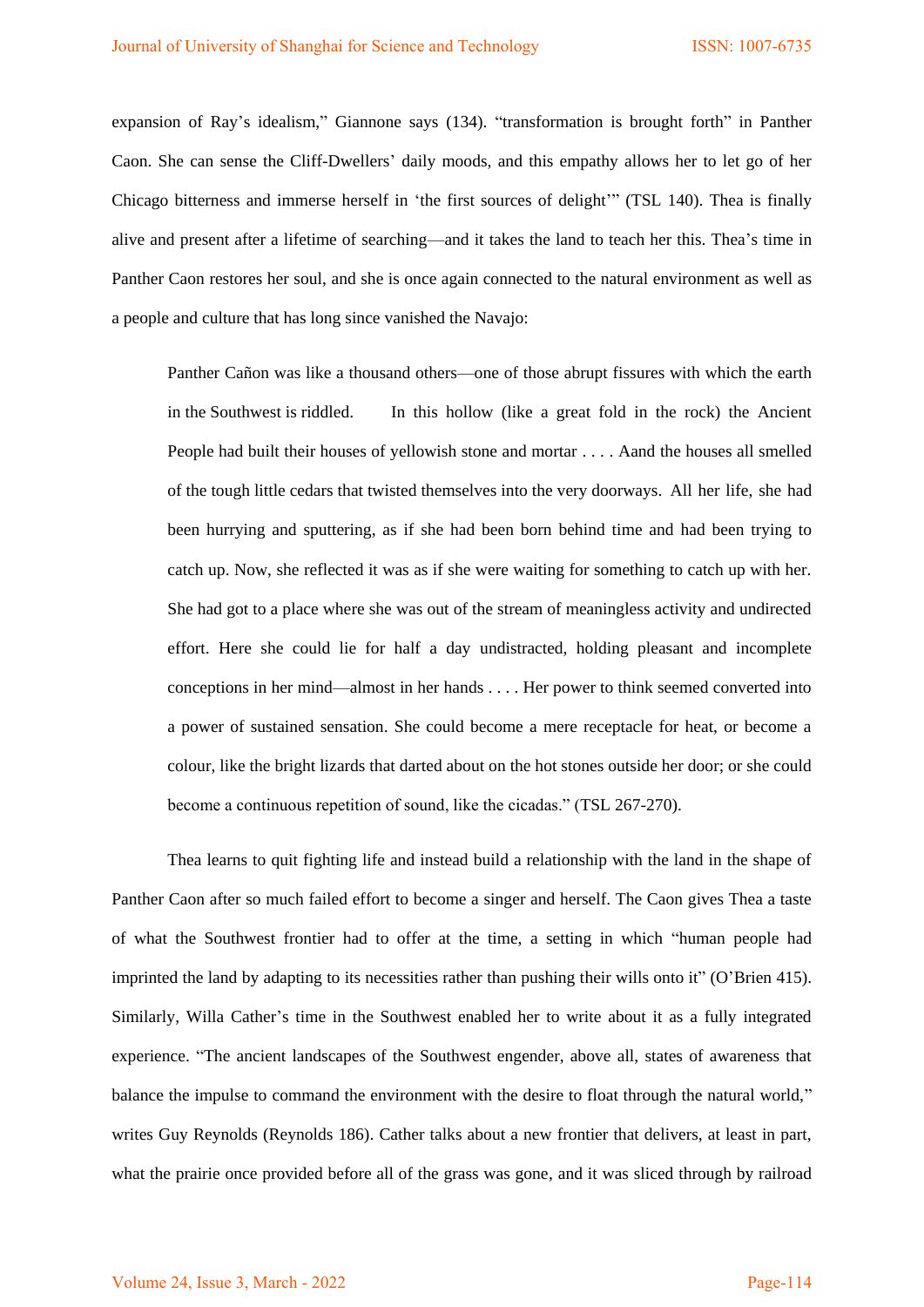tracks, powerlines, and endless agricultural fields. It also gives Thea a connection to the land and a strong love relationship that heals and restores her.

The fundamental strength of *The Song of the Lark* would rest in Cather's personal experience as a person and a writer, even if it did not entirely successful as the book that Willa Cather aspired to create. It's in her creation of Ray, who loves Thea unconditionally and has a deep connection to nature, as well as Thea"s renewed love of nature and the change and feeling of completeness it gives.

## **References:**

- Anonymous. Review of The Song of the Lark. New Republic 5 (11 December 1915): 153-154. Rpt. John J. Murphy. Ed. Critical Essays on Willa Cather. 1984. Boston. G. K. Hall: 128-130. Print.
- Barillas, William. The Midwestern Pastoral: Place and Landscape in Literature of the American Heartland. 2006. Athens, Ohio: Ohio University Press. Print.
- Bennett, Mildred R. The World of Willa Cather. 1951. New York: Dodd, Mead & Co. Print. Bohlke, L. Brent. Willa Cather in Person: Interviews, Speeches, and Letters. 1986. Lincoln: University of Nebraska Press. Print.
- Bourne, Randolph. "[Review of My Ántonia]." Dial 65 (December 1918): 557. Rpt. Critical Essays on Willa Cather. Ed. John J. Murphy. 1984. Boston: G. K. Hall & Co.: 145-146. Print.
- Cather, Willa. The Song of the Lark 1915. Boston and New York: Houghton Mifflin Company. Print.
- Cody, James. "Willa Cather"s Use of the Natural Environment as a Psychological Sanctuary in Her "Novels of Feeling."" Dissertation. Drew University, 2012. Web.
- Cooper, Frederick Taber. "[Review of O Pioneers!]." Bookman 37 (August 1913): 666-67. Rpt. Critical Essays on Willa Cather. Ed. John J. Murphy. 1984. Boston: G. K. Hall & Co : 112- 13. Print.
- Fromm, Erich. The Art of Loving. 1956. New York: Harper & Row, Inc. Print.
- Gelfant, Blanche H. "The Forgotten Reaping Hook: Sex in My Ántonia." American Literature (March 1971): 60-82. Rpt. Critical Essays on Willa Cather. Ed. John J. Murphy. 1984. Boston:G. K. Hall & Co.: 147-164. Print.
- Giannone, Richard. "The Lyric Artist." Critical Essays on Willa Cather. 1984. Ed. John J. Murphy. Boston: G. K. Hall & Co.: 130-144. Print.
- Min, D., and Howard W. Tyas. "Individuation: The Process of a Lifetime. " Jungian Analytic Practice Website. 1998-2011. June 2, 2011. Web.
- Murphy, John J. "A Comprehensive View of Cather"s O Pioneers!" Critical Essays on Willa Cather. 1984. Ed. John J. Murphy. Boston: G. K. Hall & Co.: 113-127. Print.